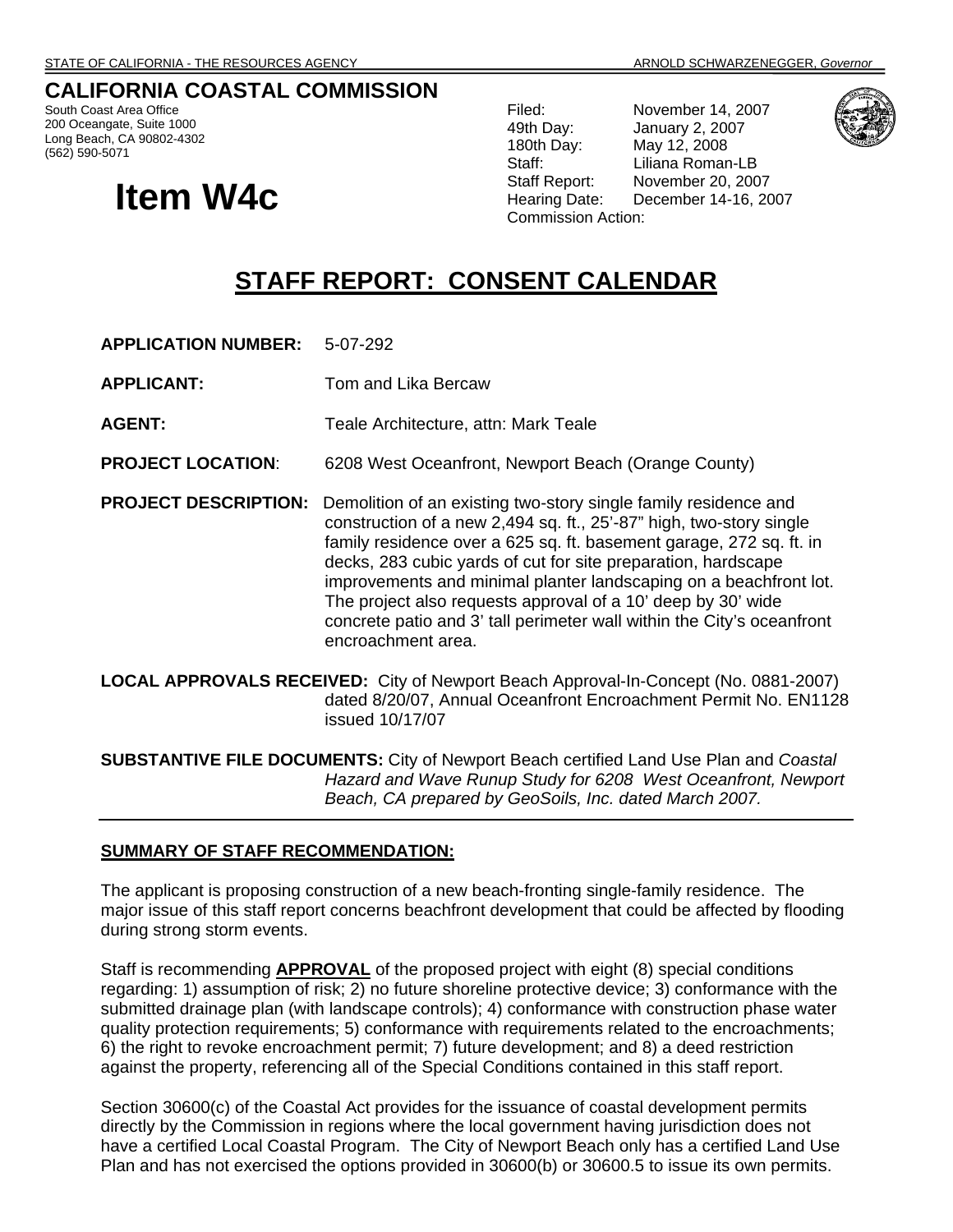## *5-07-292(Bercaw) Staff Report–Consent Calendar Page 2 of 15*

Therefore, the Coastal Commission is the permit issuing entity and the standard of review is Chapter 3 of the Coastal Act. The certified Land Use Plan may be used for guidance.

## **LIST OF EXHIBITS**

- 1. Location Map
- 2. Assessor's Parcel Map
- 3. Project Plans

## **STAFF RECOMMENDATION:**

Staff recommends that the Commission **APPROVE** the permit application with special conditions.

## **MOTION:**

*I move that the Commission approve the coastal development permit applications included on the consent calendar in accordance with the staff recommendations.*

Staff recommends a **YES** vote. Passage of this motion will result in approval of all the permits included on the consent calendar. The motion passes only by affirmative vote of a majority of the Commissioners present.

## **RESOLUTION:**

## **I. APPROVAL WITH CONDITIONS**

The Commission hereby **APPROVES** a coastal development permit for the proposed development and adopts the findings set forth below on grounds that the development as conditioned will be in conformity with the policies of Chapter 3 of the Coastal Act and will not prejudice the ability of the local government having jurisdiction over the area to prepare a Local Coastal Program conforming to the provisions of Chapter 3. Approval of the permit complies with the California Environmental Quality Act because either 1) feasible mitigation measures and/or alternatives have been incorporated to substantially lessen any significant adverse effects of the development on the environment, or 2) there are no further feasible mitigation measures or alternatives that would substantially lessen any significant adverse impacts of the development on the environment.

## **II. STANDARD CONDITIONS**

- 1. Notice of Receipt and Acknowledgment. The permit is not valid and development shall not commence until a copy of the permit, signed by the permittee or authorized agent, acknowledging receipt of the permit and acceptance of the terms and conditions, is returned to the Commission office.
- 2. Expiration. If development has not commenced, the permit will expire two years from the date this permit is reported to the Commission. Development shall be pursued in a diligent manner and completed in a reasonable period of time. Application for extension of the permit must be made prior to the expiration date.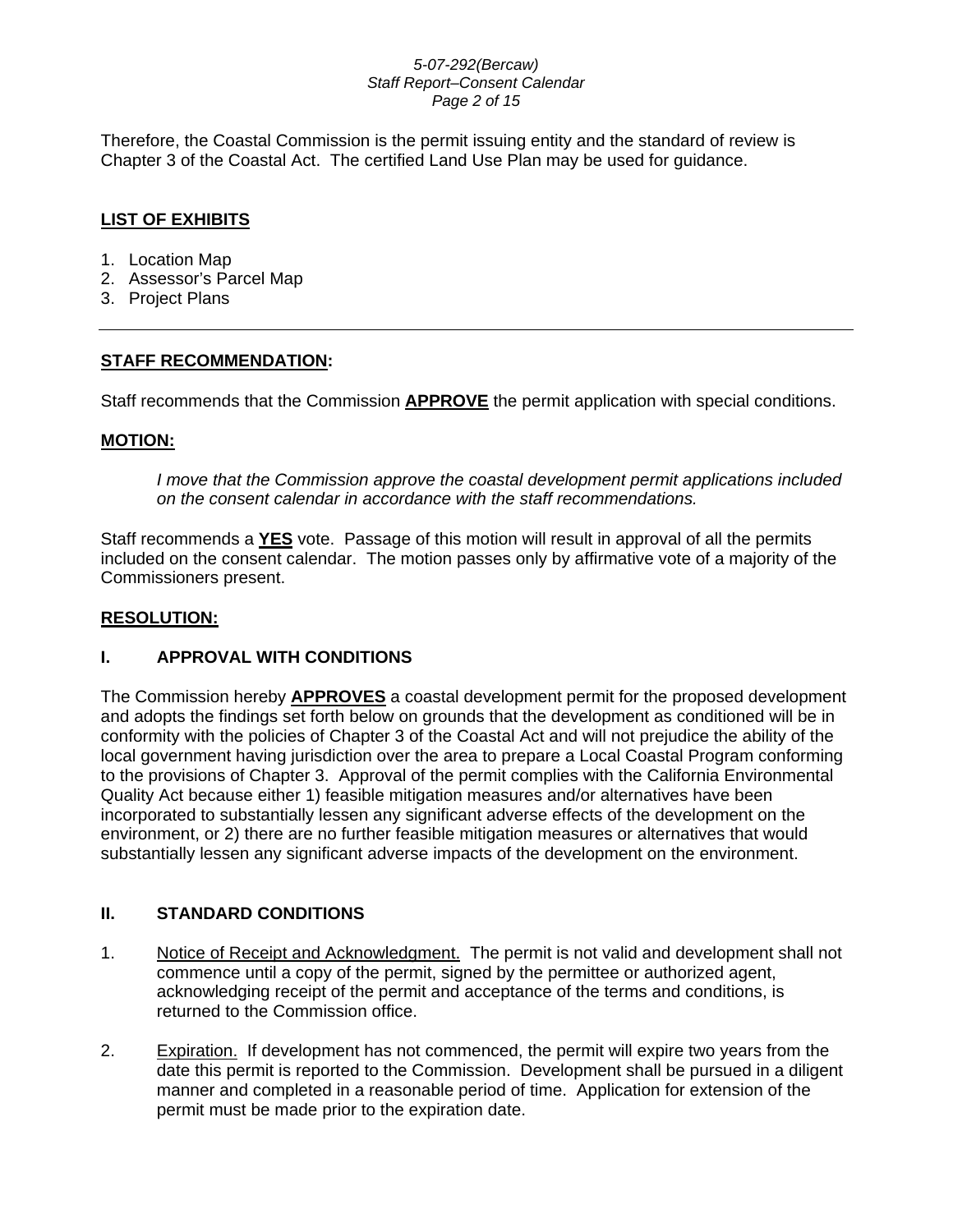### *5-07-292(Bercaw) Staff Report–Consent Calendar Page 3 of 15*

- 3. Interpretation. Any questions of intent or interpretation of any condition will be resolved by the Executive Director or the Commission.
- 4. Assignment. The permit may be assigned to any qualified person, provided assignee files with the Commission an affidavit accepting all terms and conditions of the permit.
- 5. Terms and Conditions Run with the Land. These terms and conditions shall be perpetual, and it is the intention of the Commission and the permittee to bind all future owners and possessors of the subject property to the terms and conditions.

## **III. SPECIAL CONDITIONS**

## **1. Assumption of Risk, Waiver of Liability and Indemnity**

By acceptance of this permit, the applicants acknowledge and agree (i) that the site may be subject to hazards from flooding and wave uprush; (ii) to assume the risks to the applicants and the property that is the subject of this permit of injury and damage from such hazards in connection with this permitted development; (iii) to unconditionally waive any claim of damage or liability against the Commission, its officers, agents, and employees for injury or damage from such hazards; and (iv) to indemnify and hold harmless the Commission, its officers, agents, and employees with respect to the Commission's approval of the project against any and all liability, claims, demands, damages, costs (including costs and fees incurred in defense of such claims), expenses, and amounts paid in settlement arising from any injury or damage due to such hazards.

## **2. No Future Shoreline Protective Device**

- A. By acceptance of this permit, the applicants agree, on behalf of themselves and all other successors and assigns, that no shoreline protective device(s) shall ever be constructed to protect the development approved pursuant to Coastal Development Permit No. 5-07-292 including, but not limited to, the residence, garage, foundations, and patio, and any future improvements, in the event that the development is threatened with damage or destruction from waves, erosion, storm conditions or other natural hazards in the future. By acceptance of this permit, the applicants hereby waive, on behalf of themselves and all successors and assigns, any rights to construct such devices that may exist under Public Resources Code Section 30235.
- B. By acceptance of this permit, the applicants further agree, on behalf of themselves and all successors and assigns, that the landowner(s) shall remove the development authorized by this permit, including the residence, garage, foundations, and patio, if any government agency has ordered that the structure is not to be occupied due to any of the hazards identified above. In the event that portions of the development fall to the beach before they are removed, the landowner(s) shall remove all recoverable debris associated with the development from the beach and ocean and lawfully dispose of the material in an approved disposal site. Such removal shall require a coastal development permit.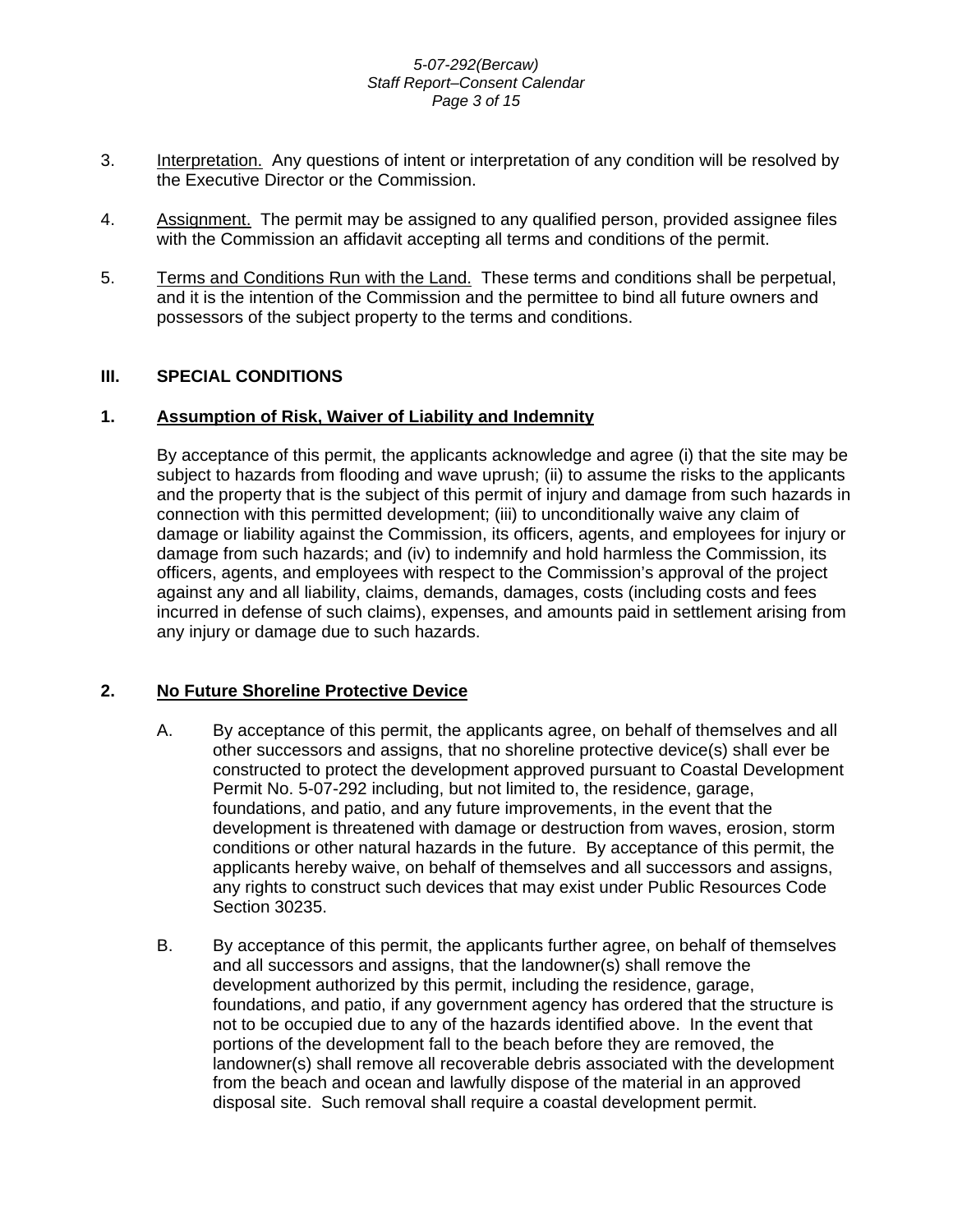#### *5-07-292(Bercaw) Staff Report–Consent Calendar Page 4 of 15*

## **3. Drainage Plan**

The applicants shall conform to the site drainage details depicted in the hardscape plan dated 7/24/06 and received in the Commission's office on 11/14/07 indicating use of trench drain at the garage driveway entrance and roof downspouts leading into planters for on-site percolation of runoff from all site impervious areas. Landscaped areas shall consist of drought tolerant, non-invasive plant species. Any proposed changes to the approved plan shall be reported to the Executive Director. No changes to the approved plan shall occur without a Commission amendment to this coastal development permit unless the Executive Director determines that no amendment is required.

## **4. Storage of Construction Materials, Mechanized Equipment and Removal of Construction Debris**

The permittee shall comply with the following construction-related requirements:

- (a) No construction materials, debris, or waste shall be placed or stored where it may enter the storm drain system leading to the Pacific Ocean;
- (b) Any and all debris resulting from construction activities shall be removed from the project site within 24 hours of completion of the project;
- (c) Erosion control/sedimentation Best Management Practices (BMP's) shall be used to control sedimentation impacts to coastal waters during construction. BMPs shall include, but are not limited to: placement of sand bags around drainage inlets to prevent runoff/sediment transport into the storm drain system and a pre-construction meeting to review procedural and BMP guidelines;
- (d) Construction debris and sediment shall be removed from construction areas each day that construction occurs to prevent the accumulation of sediment and other debris which may be discharged into coastal waters. Debris shall be disposed of outside the coastal zone, as proposed by the applicant.

## **5. Deviation from Approved Encroachments**

- A. The only encroachment into the 15-foot deep encroachment area within the City of Newport Beach Oceanfront public right-of-way allowed by this coastal development permit is a patio wall (no more than 3 feet high) around the perimeter of an at-grade 15' deep by 30' wide concrete patio. Any development in the public right of way, including improvements, repairs, and maintenance, cannot occur without an amendment to this coastal development permit or a new coastal development permit from the Coastal Commission, unless the Executive Director determines through written confirmation that no amendment or new permit is legally required.
- B. The applicants and all other successors and assigns must remain enrolled in the City's public access impact mitigation fee program (i.e. annual encroachment permit/fee system) and pay the recurring encroachment fee so long as the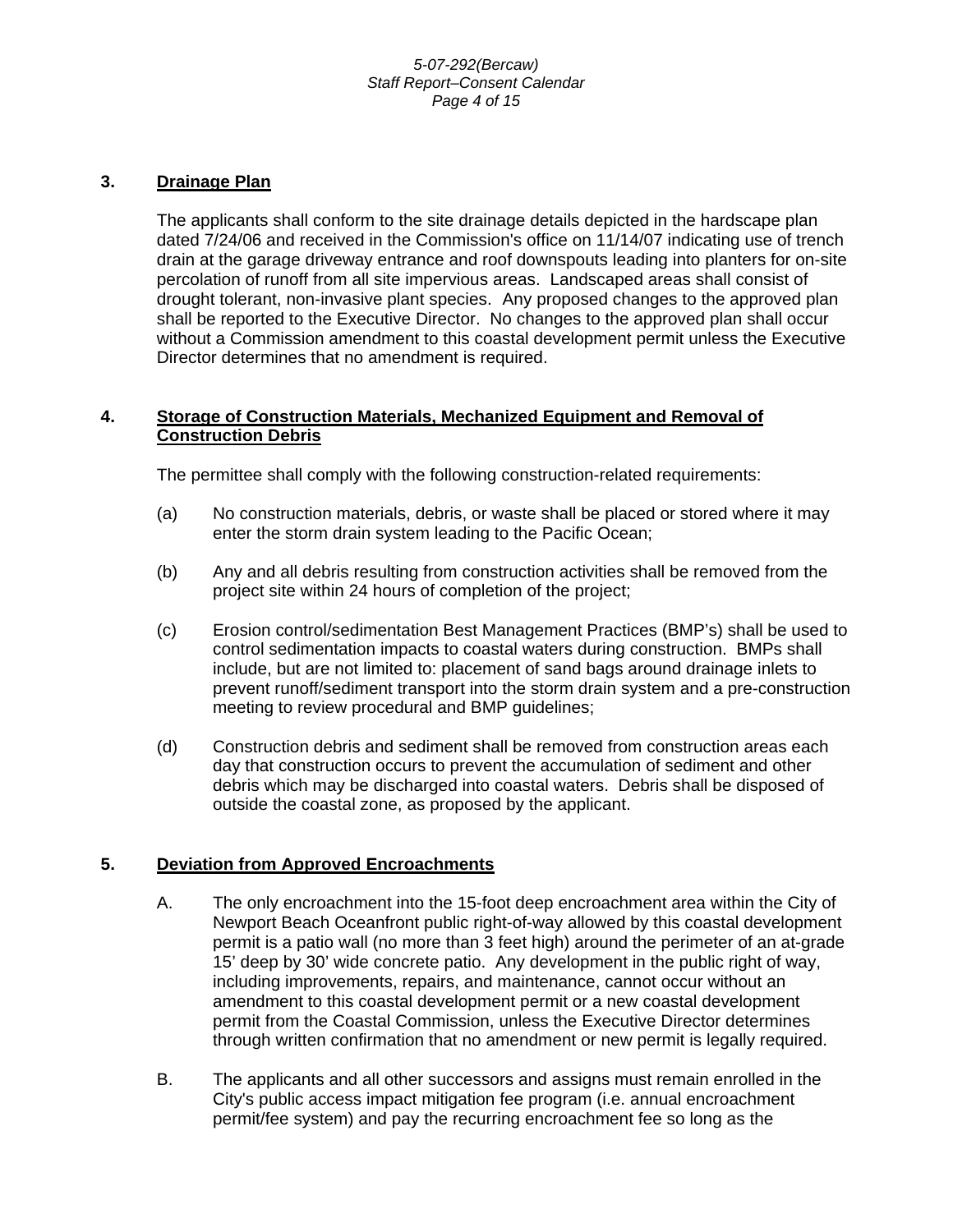#### *5-07-292(Bercaw) Staff Report–Consent Calendar Page 5 of 15*

encroachment remains in place. **PRIOR TO ISSUANCE OF THE COASTAL DEVELOPMENT PERMIT**, the applicants shall submit evidence, for the review and approval of the Executive Director, that the encroachment fee required by the City to construct the proposed encroachments has been paid and that the property is enrolled in the City's annual encroachment permit/fee system.

## **6. City's Right to Revoke Encroachment Permit**

Approval of this coastal development permit shall not restrict the City's right and ability to revoke, without cause, the approved City encroachment permit in order to construct public access and recreation improvements within the public right of way.

## **7. Future Development**

This permit is only for the development described in Coastal Development Permit No. 5-07- 292. Pursuant to Title 14 California Code of Regulations Section 13250(b) (6), the exemptions otherwise provided in Public Resources Code Section 30610(a) shall not apply to the development governed by Coastal Development Permit No. 5-07-292. Accordingly, any future improvements to the single-family house authorized by this permit, including but not limited to repair and maintenance identified as requiring a permit in Public Resources Section 30610(d) and Title 14 California Code of Regulations Sections 13252(a)-(b), shall require an amendment to Permit No. 5-07-292 from the Commission or shall require an additional coastal development permit from the Commission or from the applicable certified local government.

## **8. Generic Deed Restriction**

**PRIOR TO ISSUANCE OF THE COASTAL DEVELOPMENT PERMIT**, the applicant shall submit to the Executive Director for review and approval documentation demonstrating that the landowner(s) have executed and recorded against the parcel(s) governed by this permit a deed restriction, in a form and content acceptable to the Executive Director: (1) indicating that, pursuant to this permit, the California Coastal Commission has authorized development on the subject property, subject to terms and conditions that restrict the use and enjoyment of that property; and (2) imposing the Special Conditions of this permit as covenants, conditions and restrictions on the use and enjoyment of the Property. The deed restriction shall include a legal description of the entire parcel or parcels governed by this permit. The deed restriction shall also indicate that, in the event of an extinguishment or termination of the deed restriction for any reason, the terms and conditions of this permit shall continue to restrict the use and enjoyment of the subject property so long as either this permit or the development it authorizes, or any part, modification, or amendment thereof, remains in existence on or with respect to the subject property.

## **IV. FINDINGS AND DECLARATIONS:**

The Commission hereby finds and declares: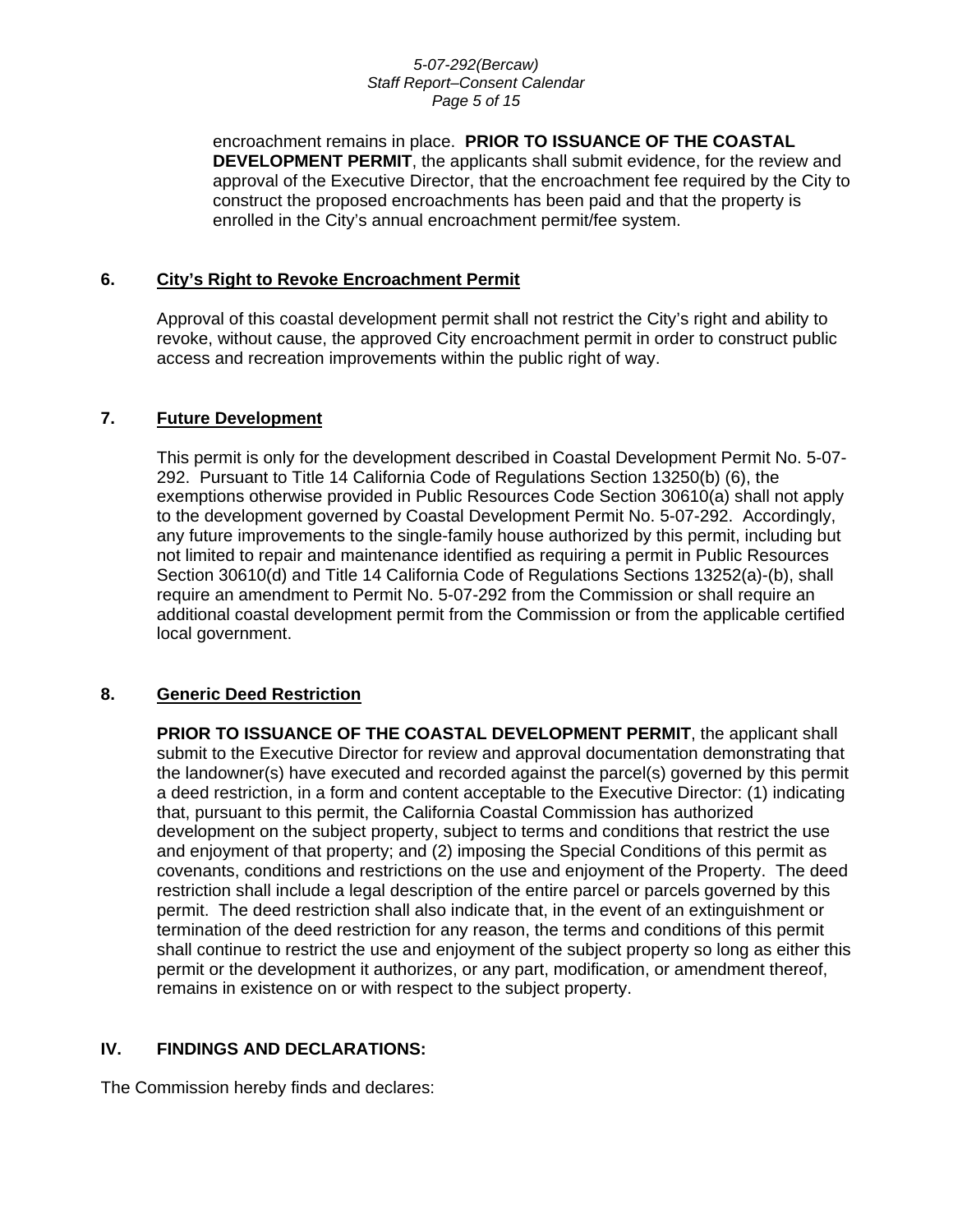#### *5-07-292(Bercaw) Staff Report–Consent Calendar Page 6 of 15*

## **A. PROJECT LOCATION AND DESCRIPTION**

The subject site is located at 6208 West Oceanfront within the City of Newport Beach, Orange County (Exhibits 1 and 2). The lot size is 2,250 square feet. The City of Newport Beach Land Use Plan (LUP) designates the site as High-Density Residential; the proposed project is a single-family residence allowable under this designation. The project is located within an existing urban residential area, located between the Santa Ana River and the Newport Pier.

The site is a beachfront lot located between the first public road and the sea. There is a wide sandy beach (approximately 350 feet wide) between the subject property and the Pacific Ocean. Due to its oceanfront location, the project site may be potentially exposed to the hazard of wave up-rush during a severe storm event.

The Commission has found through previous permit actions in this area that the City's setback for residential structures in this area is acceptable for maintaining public access and addressing visual impacts. The proposed residence is consistent with the City's 5-foot required setback from the seaward property line. Vertical public access to this beach is available at the end of Prospect St., approximately 30 feet north of the site. Lateral public access is available along the wide sandy beach seaward of the subject site.

To address water quality concerns, the applicant is proposing directing site drainage and runoff from impervious areas to a trench drain the width of the garage at the alley-facing garage entrance and also to direct roof drainage through downspouts to planters. Minimal planter landscaping is proposed as the side yards and front patio will be paved. Two front planter beds will contain drought tolerant, non-invasive agave plants and two vine pocket planters in the rear will contain bougainvillea.

The applicant is proposing to demolish an existing two-story single-family residence and construct a new ocean-fronting, 2,494 sq. ft., 25'-87" high, two-story single-family residence over a 625 sq. ft. basement level two-car garage and 4-car carport and approximately 272 sq. ft. second story deck (Exhibit 3). In addition, the proposed project consists of hardscape improvements, including new concrete side yard walkways and a 15' deep by 30' wide concrete patio surrounded by a three (3) foot high CMU wall into the 15-foot deep encroachment area within the City of Newport Beach oceanfront public right-of-way on the seaward side of the lot. The City holds the public right-of-way for street/walkway/bikeway purposes. The public right-of-way is designated on assessor's parcel maps as Oceanfront Street (Exhibit #2). The portions of Oceanfront Street in the central part of the Balboa Peninsula near the City's two municipal piers is developed with a public walkway/bikeway. In the vicinity of the subject site, however, the City has never constructed any part of the Oceanfront street, but it has at times addressed the possibility of constructing a bike path and pedestrian walkway in the right-of-way in this area.

The proposed encroachment would contribute to the cumulative adverse impact on beach use resulting from the various existing encroachments on the public right-of-way in the area. In addition, the encroachments could make it difficult in the future for the City to improve the public right-of-way for lateral access purposes.

In 1991, the Commission certified an amendment to the City of Newport Beach Land Use Plan (LUP). The LUP acknowledges the adverse public access impacts that will result from the development on the sandy beach area which is owned by the City for street purposes. This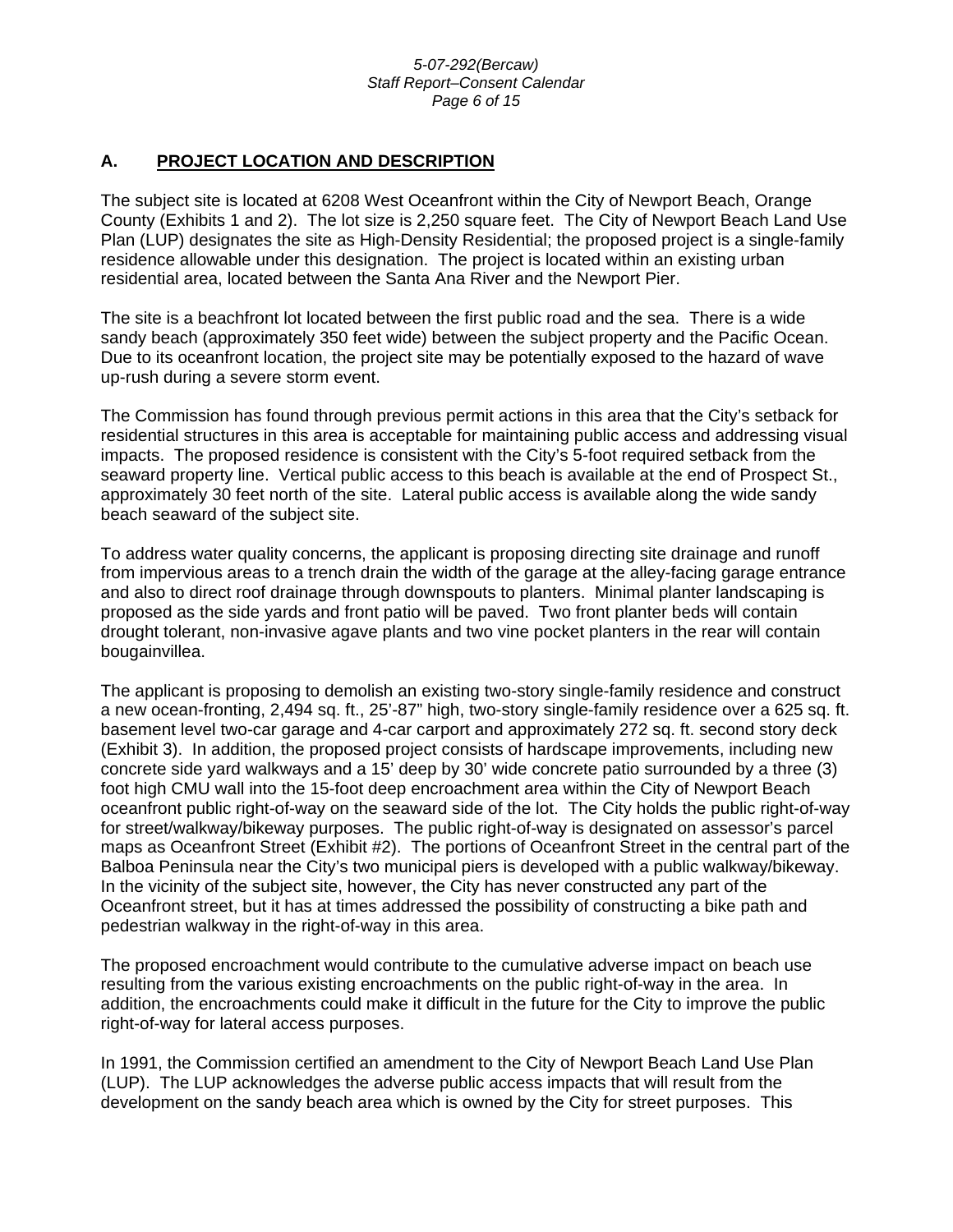#### *5-07-292(Bercaw) Staff Report–Consent Calendar Page 7 of 15*

cumulative impact is addressed in the certified LUP by imposition of a mitigation plan. The mitigation plan requires that fees paid by encroaching homeowners be applied to improving public access in Newport Beach. The City has constructed a number of public access improvements (including street end improvements which provide additional public parking spaces) using the encroachment fee funds. When it certified the LUP amendment allowing these encroachments, the Commission found that, if developed consistent with the mitigation plan, encroachments onto the City's Oceanfront public right-of-way would be consistent with the public access and recreation policies of Chapter 3 of the Coastal Act.

The LUP encroachment policies allow encroachment onto the Oceanfront right-of-way in the area of the subject site, which is between  $52^{nd}$  and  $36^{th}$  Streets. Encroachments in this area may encroach up to 15 feet. The LUP policies allow encroachments only if they do not interfere with access to the beach or ocean, when a building permit is not required, and subject to payment of a mitigation fee. The Commission finds that construction of the encroachments at the subject site is consistent with the certified LUP encroachment policies.

The applicant provided a copy of the Annual Oceanfront Encroachment Permit issued on October 17, 2007. In this case, the Commission finds that the proposed encroachment is consistent with the certified LUP encroachment policies and the Chapter 3 public access policies of the Coastal Act. The findings for which are found in the Newport Beach LUP Amendment 90-1 approved by the Commission on June 11, 1991 and which are incorporated here by reference. In addition, the City is continuing to carry out the public access improvements required by the LUP mitigation plan to offset any adverse impacts of the encroachments. The mitigation fee collected by the City is an annual recurring fee. In order to assure that the encroachments are consistent with the Land Use Plan policies addressing Oceanfront encroachments as certified by the Commission, and so are consistent with the public access policies of the Coastal Act, the applicant has submitted a copy of a current encroachment permit application and evidence that they are enrolled in the annual fee system. The applicant and any successors in interest must remain enrolled in the annual fee system and pay the recurring fee so long as the encroachment remains in place.

Section 13250 of the California Code of Regulations provides that development such as the proposed encroachments are not exempt from obtaining a coastal development permit pursuant to Coastal Act Section 30610(a). However, to ensure that no further encroachments occur without an approved amendment to this coastal development permit or approval of a new coastal development permit, the Commission imposes a special condition which requires that an amendment to this permit or a new coastal development permit be obtained for any deviations to the encroachments described in this permit. This would allow the Commission to evaluate future encroachment deviations for adverse public access and recreation impacts.

Additionally, the permittee signed an encroachment agreement with the City in which he waived his right to contest the ability of the City to remove the encroachments in order to build public access improvements within the public right of way. Thus the proposed project is also conditioned to provide that issuance of the coastal development permit does not restrict nor interfere with the City's right to revoke its encroachment permit, without cause, in order to construct public access and recreation improvements in the public right-of way. This would ensure future opportunities for public access and recreation.

## **B. HAZARDS**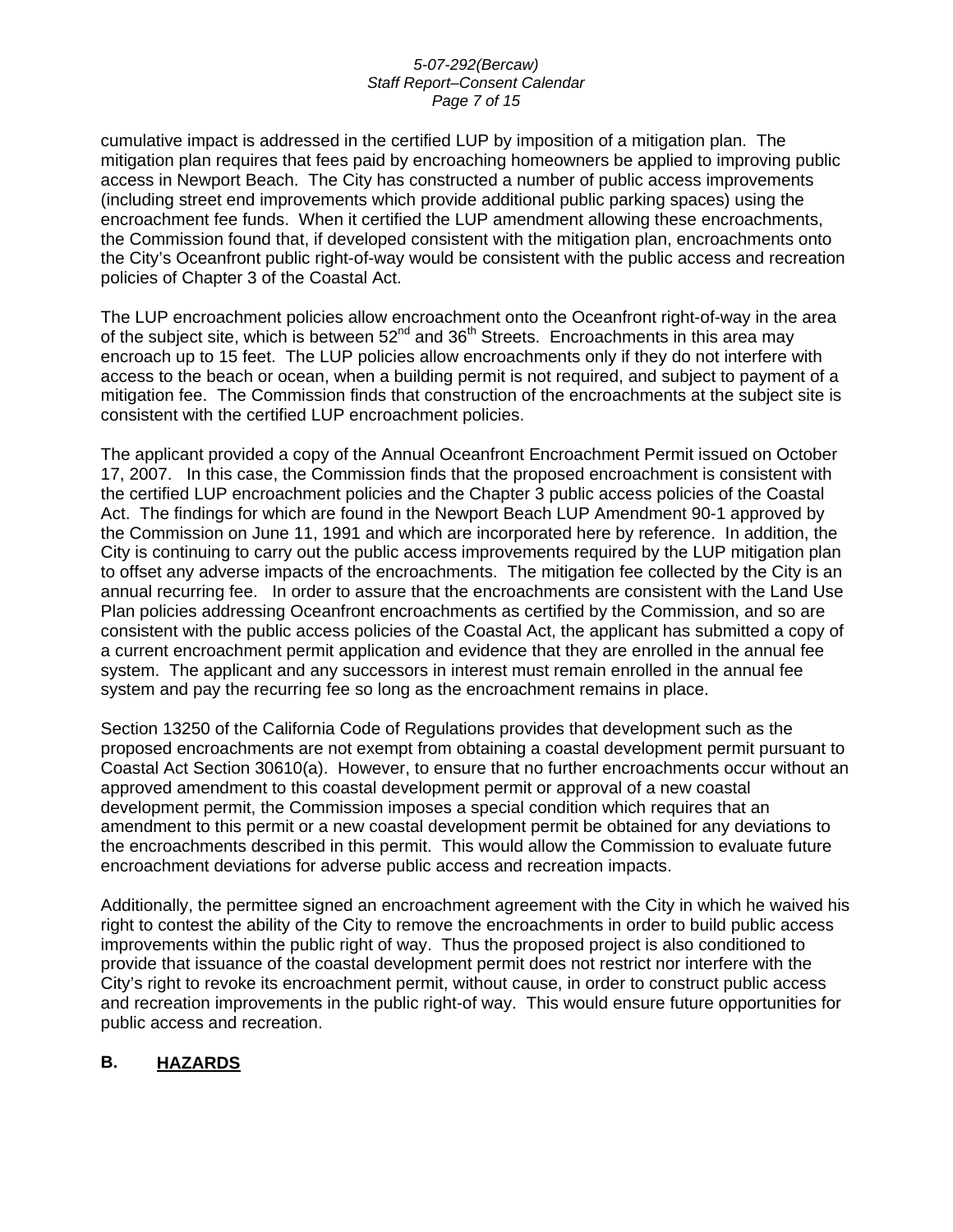### *5-07-292(Bercaw) Staff Report–Consent Calendar Page 8 of 15*

Development adjacent to the ocean is inherently hazardous. Development which may require a protective device in the future cannot be allowed due to the adverse impacts such devices have upon, among other things, public access, visual resources and shoreline processes. To minimize the project's impact on shoreline processes, and to minimize risks to life and property, the development has been conditioned for one or more of the following: require an appropriate setback from the water; require a drainage and runoff control plan to direct, treat, and minimize the flow of water offsite; prohibit construction of protective devices (such as a seawall) in the future; and to require that the landowner and any successor-in-interest assume the risk of undertaking the development. As conditioned, the Commission finds that the development conforms to the requirements of Sections 30235 and 30253 of the Coastal Act regarding the siting of development in hazardous locations.

## **C. DEVELOPMENT**

The development is located within an existing developed area and is compatible with the character and scale of the surrounding area. However, the proposed project raises concerns that future development of the project site potentially may result in a development which is not consistent with the Chapter 3 policies of the Coastal Act. To assure that future development is consistent with the Chapter 3 policies of the Coastal Act, the Commission finds that a future improvements special condition be imposed. As conditioned the development conforms to the Chapter 3 policies of the Coastal Act.

## **D. PUBLIC ACCESS**

As conditioned, the proposed development will not affect the public's ability to gain access to, and/or to use the coast and nearby recreational facilities. Therefore, as conditioned, the development conforms to Sections 30210 through 30214, Sections 30220 through 30224, and 30252 of the Coastal Act.

## **E. WATER QUALITY**

The proposed development has a potential for a discharge of polluted runoff from the project site into coastal waters. The development, as proposed and as conditioned, incorporates design features to minimize the effect of construction and post-construction activities on the marine environment. These design features include, but are not limited to, one or more of the following: the appropriate management of equipment and construction materials, reducing runoff through the use of permeable surfaces, the use of non-invasive drought tolerant vegetation to reduce and treat the runoff discharged from the site, and for the use of post-construction best management practices to minimize the project's adverse impact on coastal waters. Therefore, the Commission finds that the proposed development, as conditioned, conforms to Sections 30230 and 30231 of the Coastal Act regarding the protection of water quality to promote the biological productivity of coastal waters and to protect human health.

## **F. DEED RESTRICTION**

To ensure that any prospective future owners of the property are made aware of the applicability of the conditions of this permit, the Commission imposes one additional condition requiring that the property owner record a deed restriction against the property, referencing all of the above Special Conditions of this permit and imposing them as covenants, conditions and restrictions on the use and enjoyment of the Property. Thus, as conditioned, any prospective future owner will receive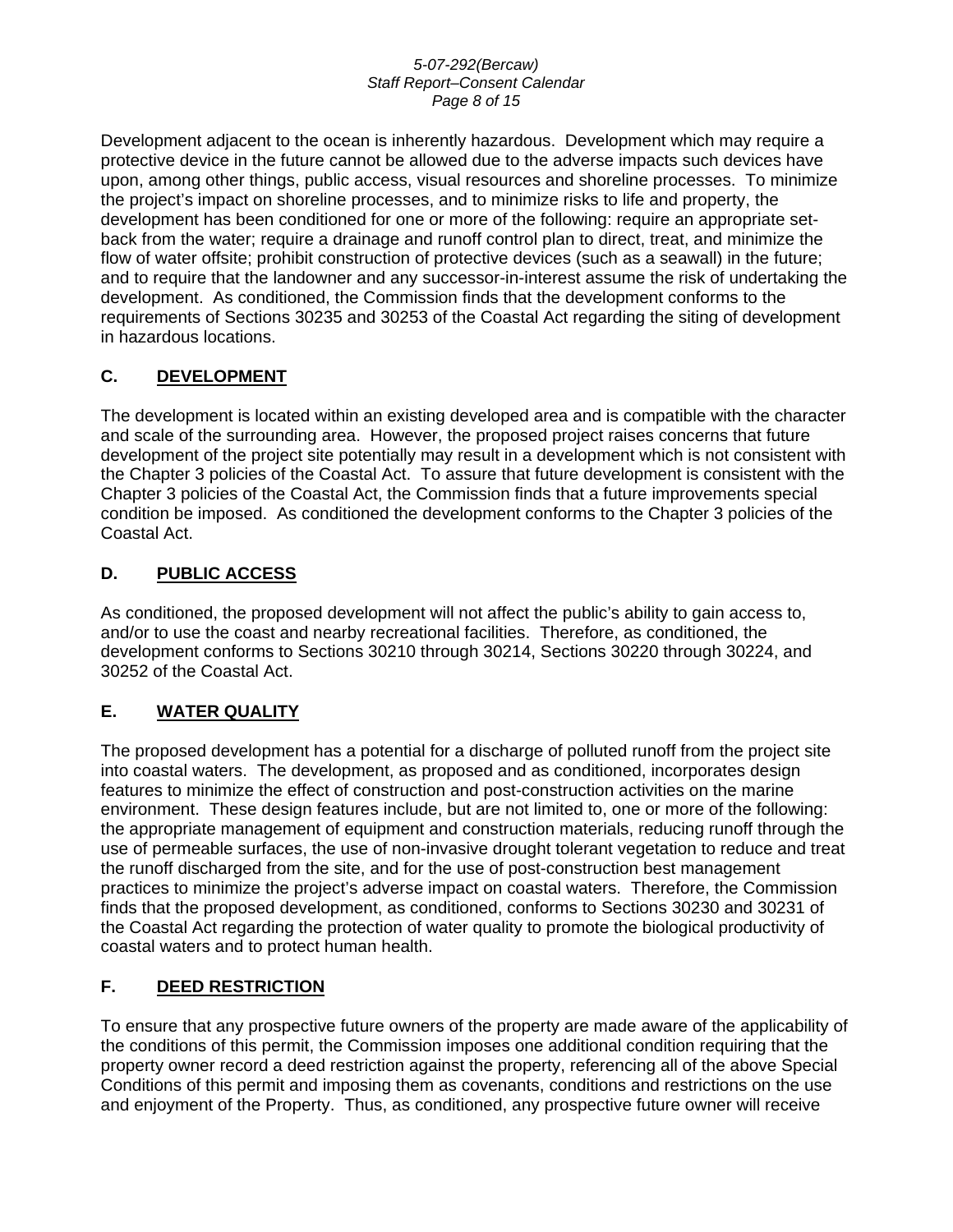#### *5-07-292(Bercaw) Staff Report–Consent Calendar Page 9 of 15*

actual notice of the restrictions and/or obligations imposed on the use and enjoyment of the land including the risks of the development and/or hazards to which the site is subject, and the Commission's immunity from liability.

## **G. LOCAL COASTAL PROGRAM**

Coastal Act section 30604(a) states that, prior to certification of a local coastal program ("LCP"), a coastal development permit can only be issued upon a finding that the proposed development is in conformity with Chapter 3 of the Act and that the permitted development will not prejudice the ability of the local government to prepare an LCP that is in conformity with Chapter 3. The Land Use Plan for the City of Newport Beach was effectively certified on May 19, 1982. The certified LUP was updated on October 2005. As conditioned, the proposed development is consistent with Chapter 3 of the Coastal Act and with the certified Land Use Plan for the area. Approval of the project, as conditioned, will not prejudice the ability of the local government to prepare an LCP that is in conformity with the provisions of Chapter 3 of the Coastal Act.

## **H. CALIFORNIA ENVIRONMENTAL QUALITY ACT**

As conditioned, there are no feasible alternatives or additional feasible mitigation measures available that would substantially lessen any significant adverse effect that the activity may have on the environment. Therefore, the Commission finds that the proposed project, as conditioned to mitigate the identified impacts, is the least environmentally damaging feasible alternative and can be found consistent with the requirements of the Coastal Act to conform to CEQA.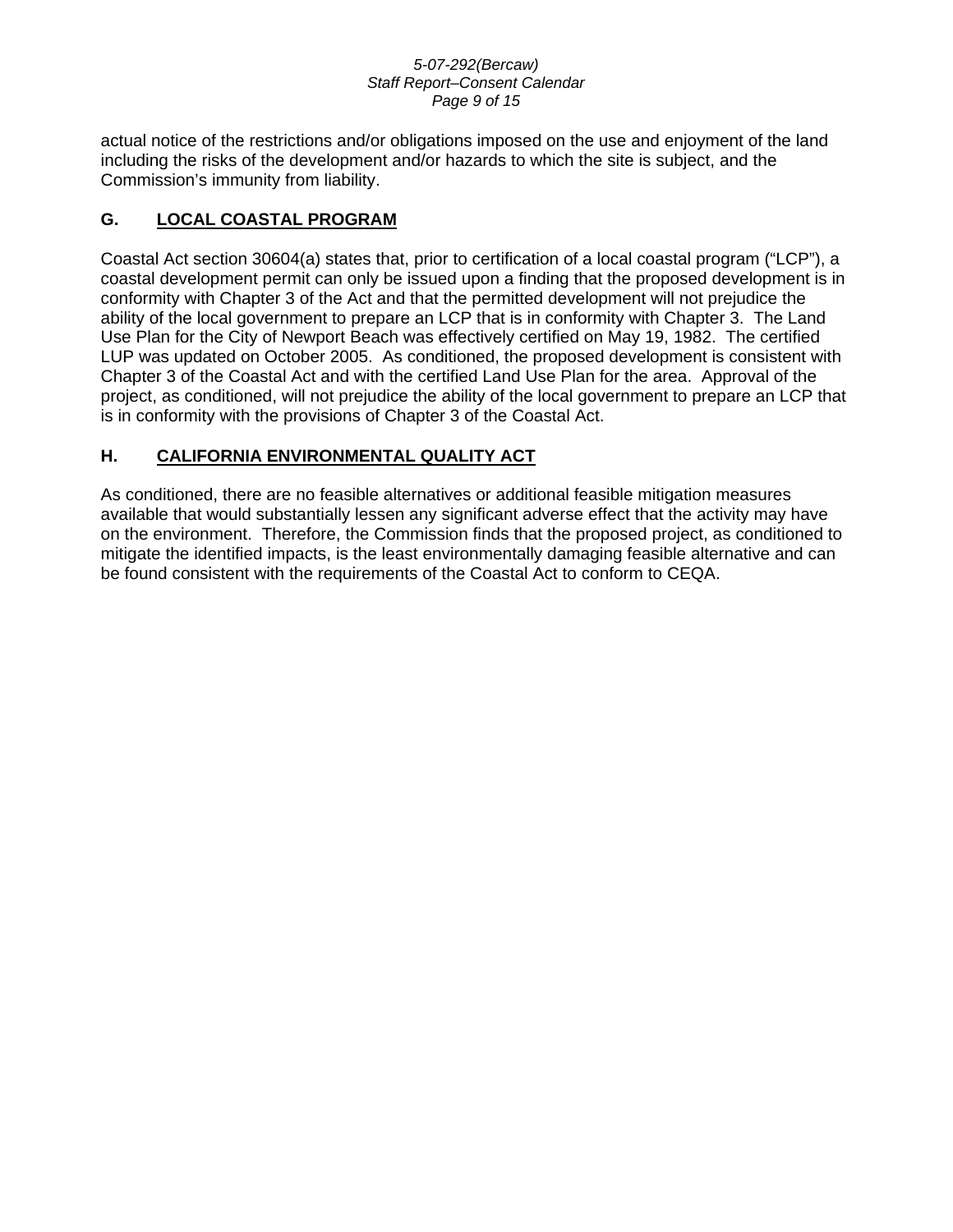## *5-07-292(Bercaw) Staff Report–Consent Calendar Page 10 of 15*

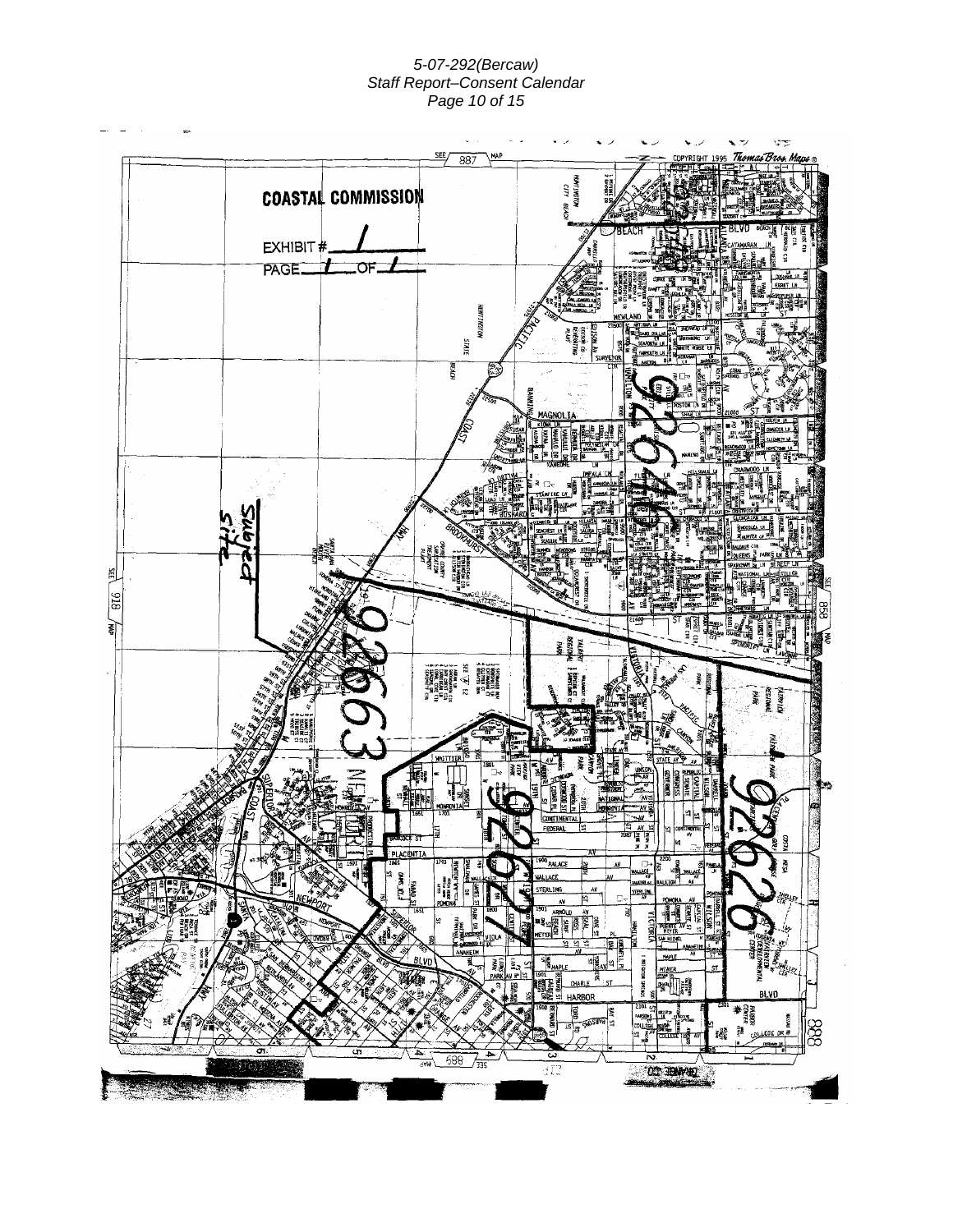#### *5-07-292(Bercaw) Staff Report–Consent Calendar Page 11 of 15*

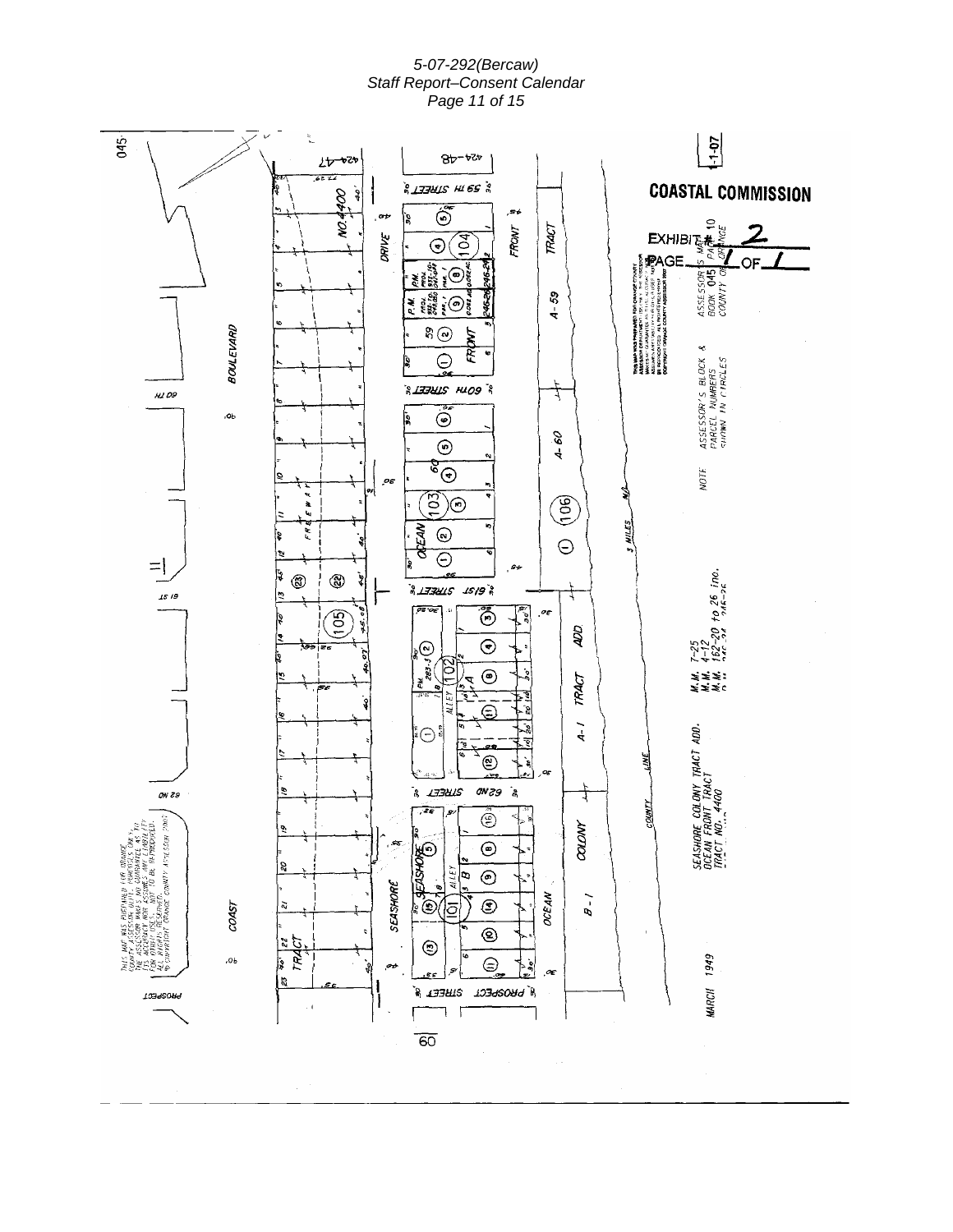#### *5-07-292(Bercaw) Staff Report–Consent Calendar Page 12 of 15*

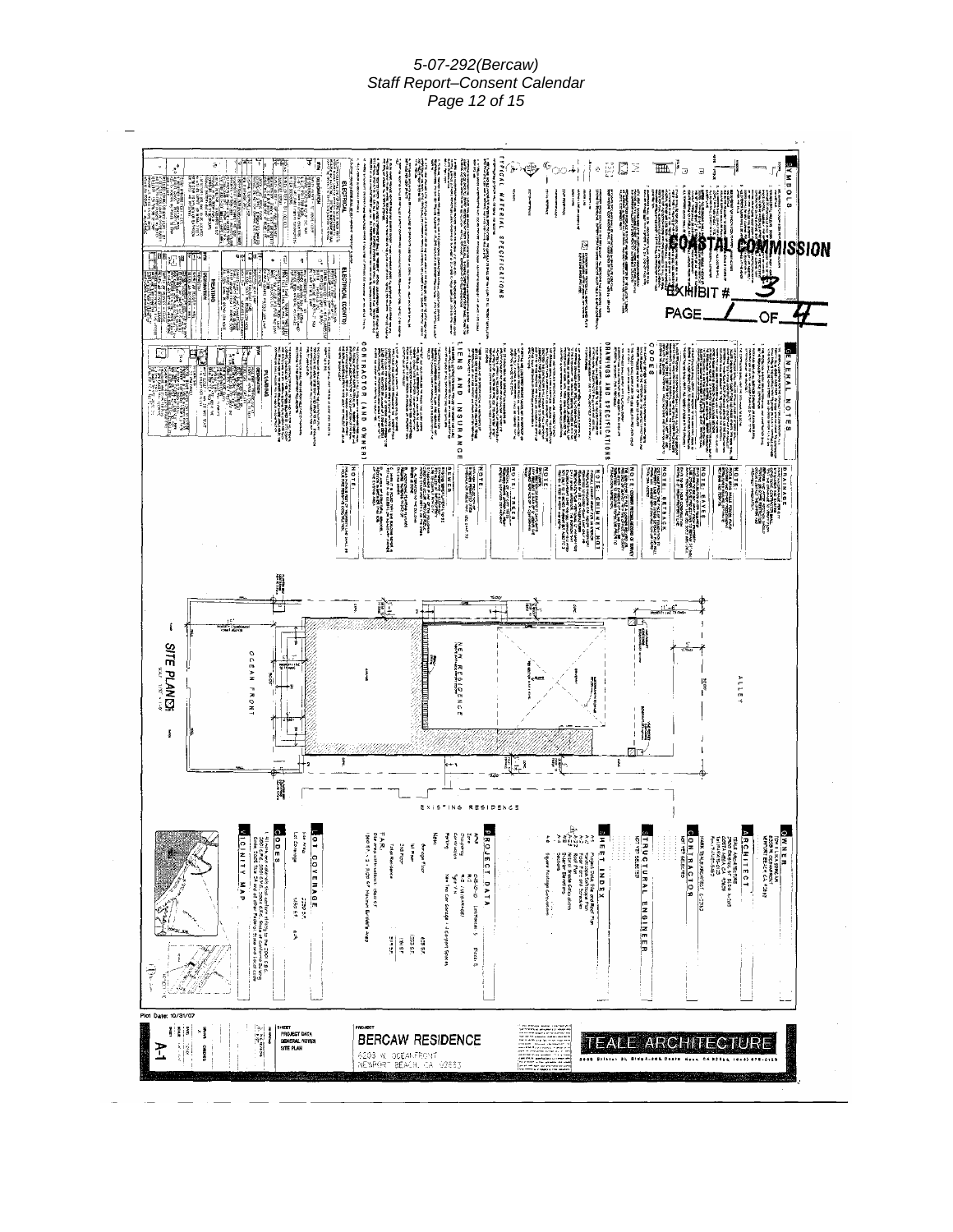#### *5-07-292(Bercaw) Staff Report–Consent Calendar Page 13 of 15*

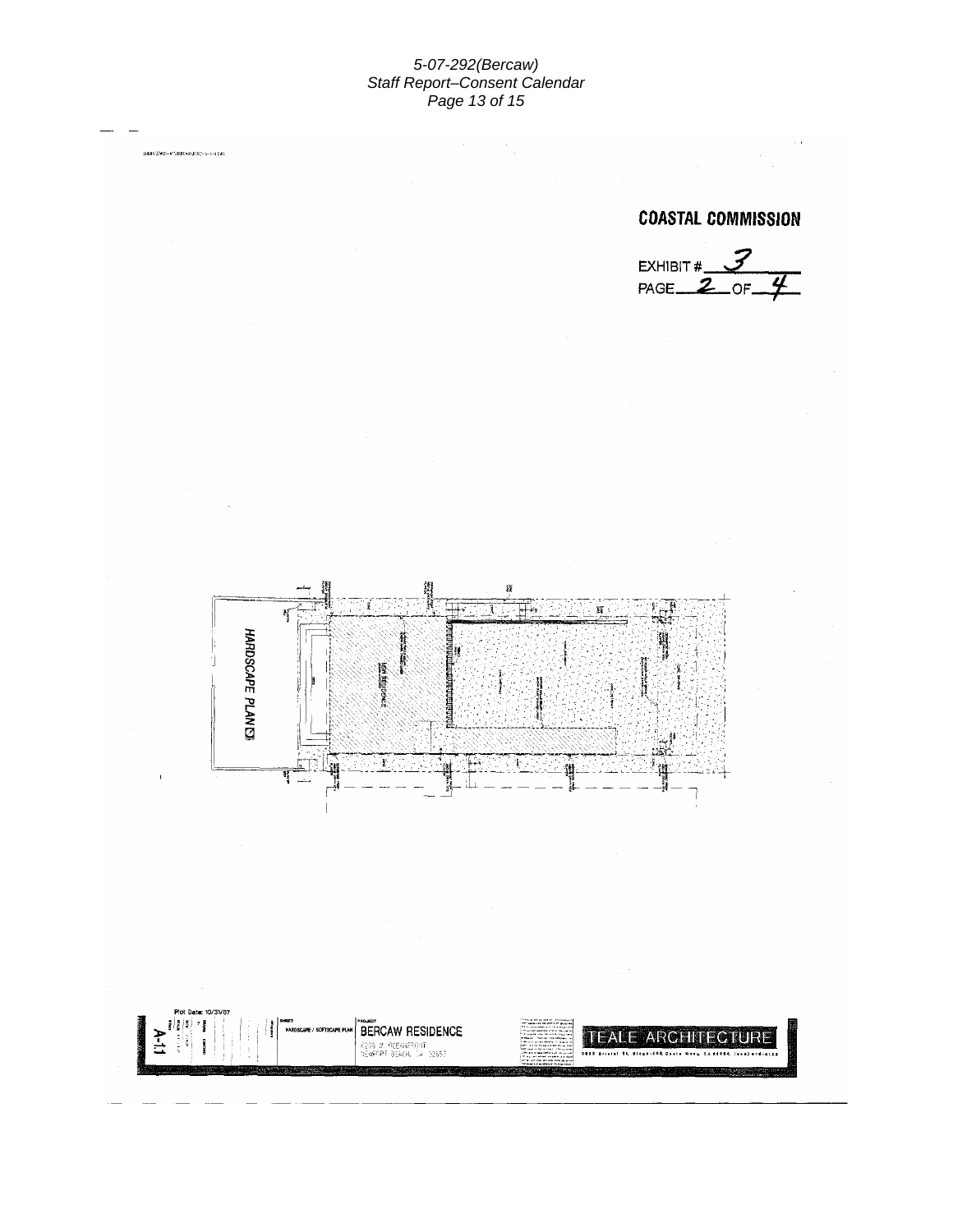## *5-07-292(Bercaw) Staff Report–Consent Calendar Page 14 of 15*